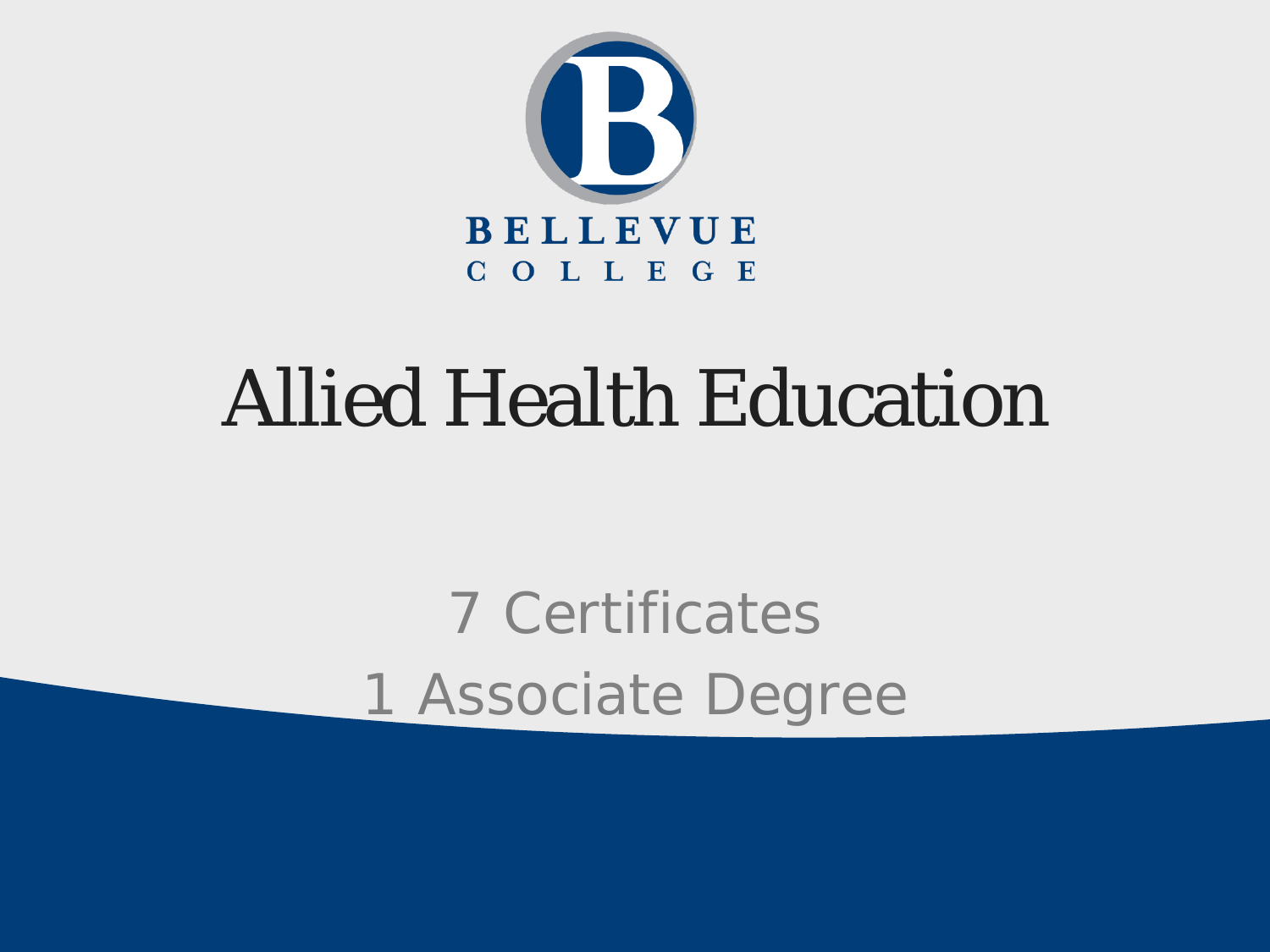# Agenda

#### • Programs of Study.

- Medical administrative Assistant
- Health Unit Coordinator
- Medical Billing & Coding Specialist
- Phlebotomy Technician
- Clinical Laboratory Assistant
- Emergency Department Technician
- Medical Assistant
- Associates of Applied Science, Transfer-Allied Health
- Required Immunizations
- Certification
- FAQ's
- Questions

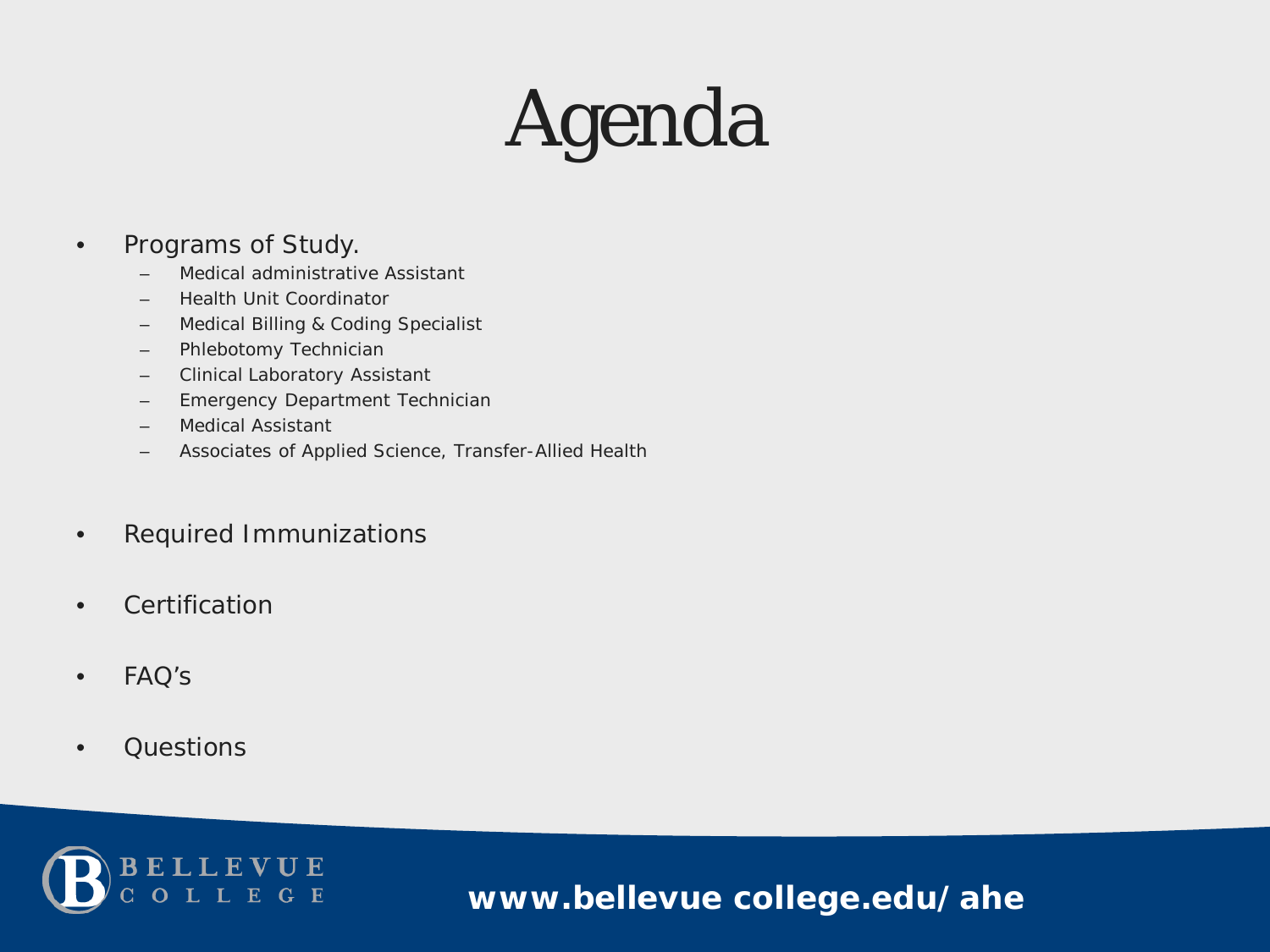## Medical Administrative Assistant

The Medical Administrative Assistant is often the first person a client or patient talks to when entering a medical facility. This program has a total of 48 credits and can usually be completed in four quarters.

### Foundation Courses

- AHE 100
- AHE 110
- AHE 120
- BIOL 108
- CMST 280
- NUTR 100
- BTS 161

### Program Courses

- AHEA 100
- AHEA 102
- AHEA 104
- AHEA 106

[Medical Administrative Assistant](https://www.bellevuecollege.edu/ahe/programs/maa/)

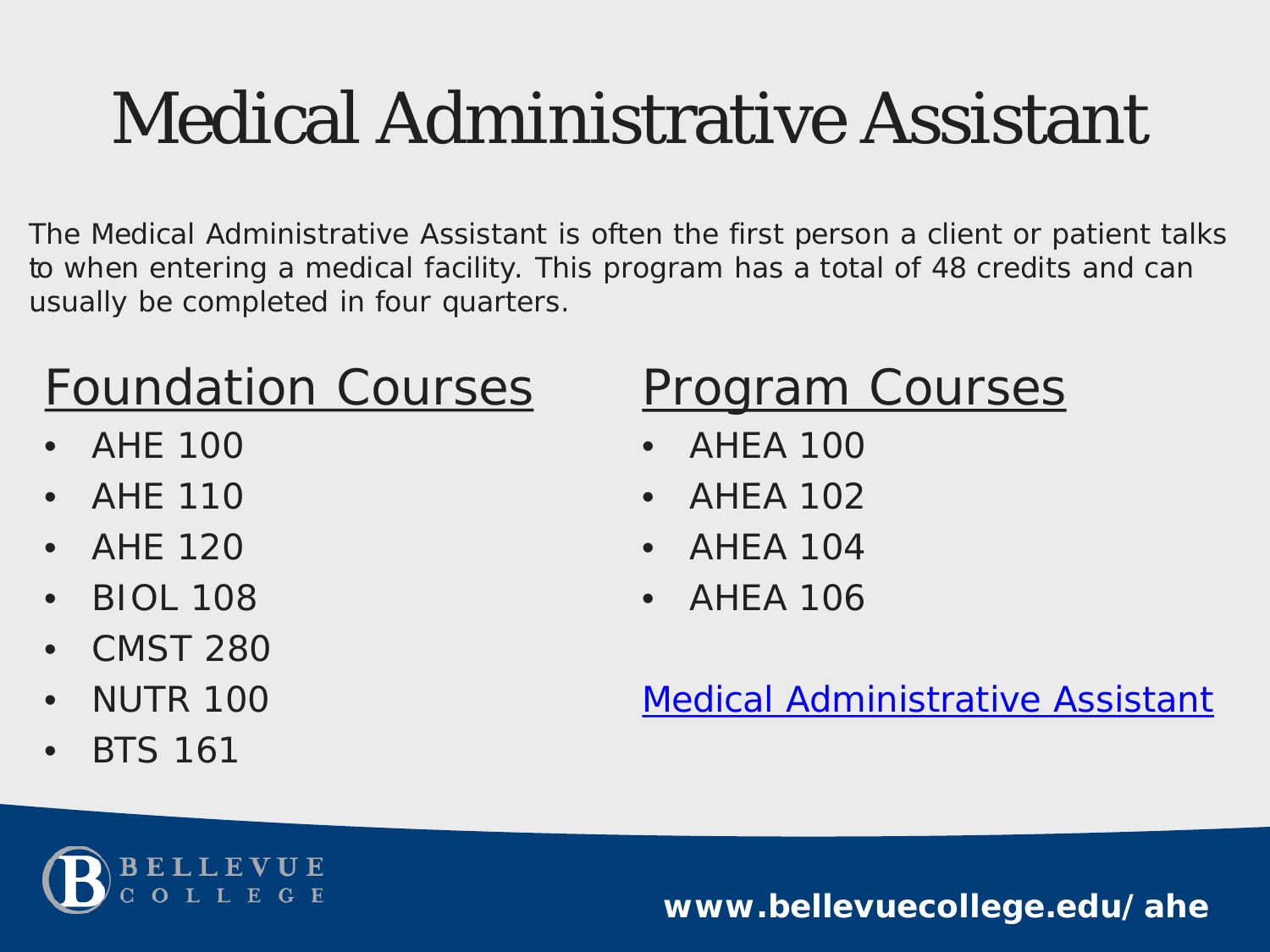# Health Unit Coordinator

The Health Unit Coordinator is an entry level health professional that helps maintain and support a healthcare facility. This program has a total of 63-72 credits and can usually be completed in 5 quarters.

### Foundation Courses

- AHE 100
- AHE 110
- AHE 120
- BIOL 108
- CMST 280
- NUTR 100
- BTS 161

#### Program Courses

- AHEA 100
- AHEA 102
- AHEA 104
- AHEA 106
- AHEA 110
- AHEA 112
- AHEA 118

[Health Unit Coordinator](https://www.bellevuecollege.edu/ahe/programs/huc/)

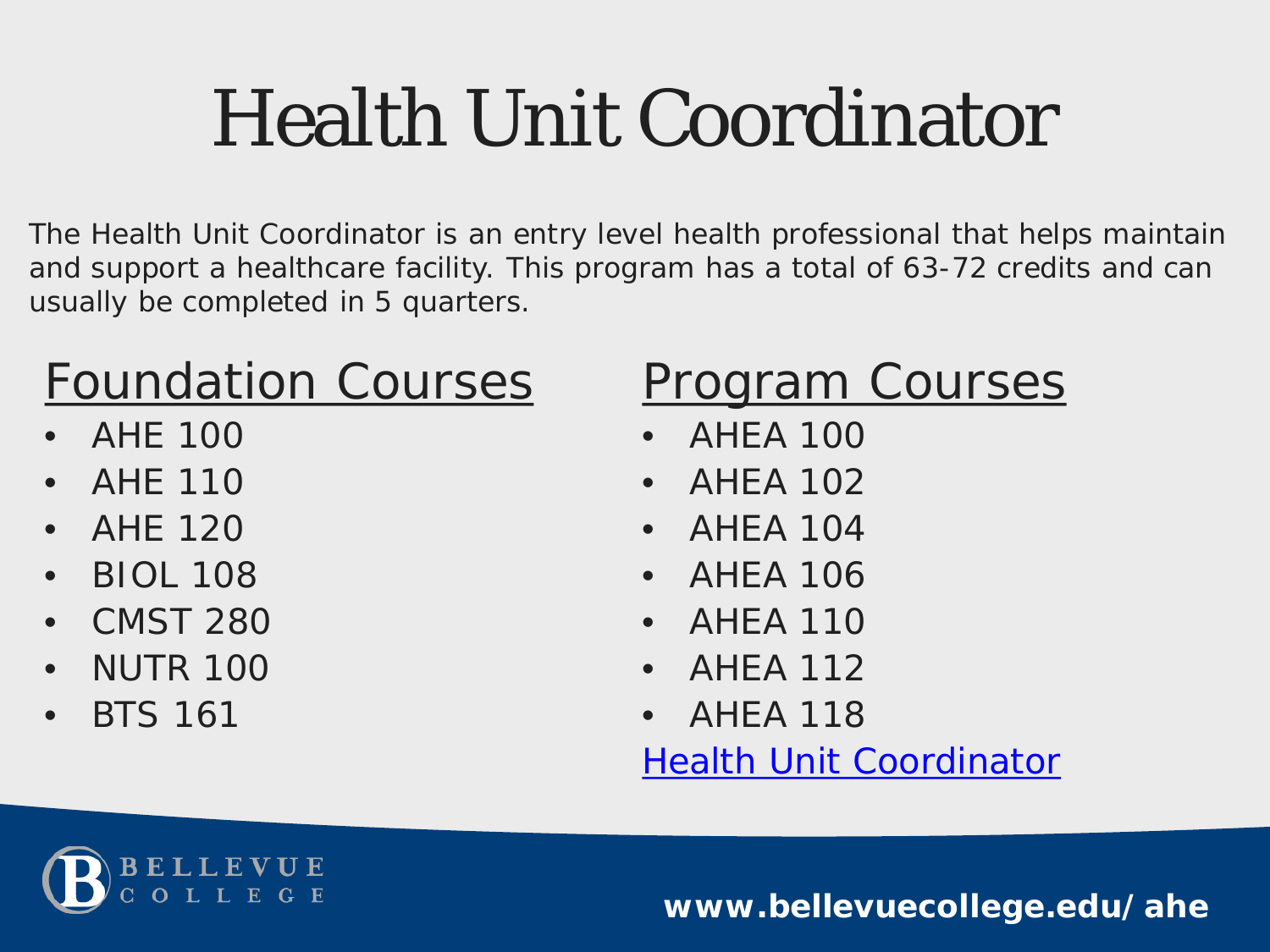# Medical Billing & Coding Specialist

The Medical Billing & Coding Specialist helps prevent our healthcare system from grinding to a bureaucratic halt. This program has a total of 63-72 credits and can usually be completed in five quarters.

### Foundation Courses

- AHE 100
- AHE 110
- AHE 120
- BIOL 108
- CMST 280
- NUTR 100
- BTS 161

#### Program Courses

- AHEA 100
- AHEA 102
- AHEA 104
- AHEA 106
- AHEA 120
- AHEA 122
- AHEA 124

#### [Medical Billing & Coding](https://www.bellevuecollege.edu/ahe/programs/mbc/)

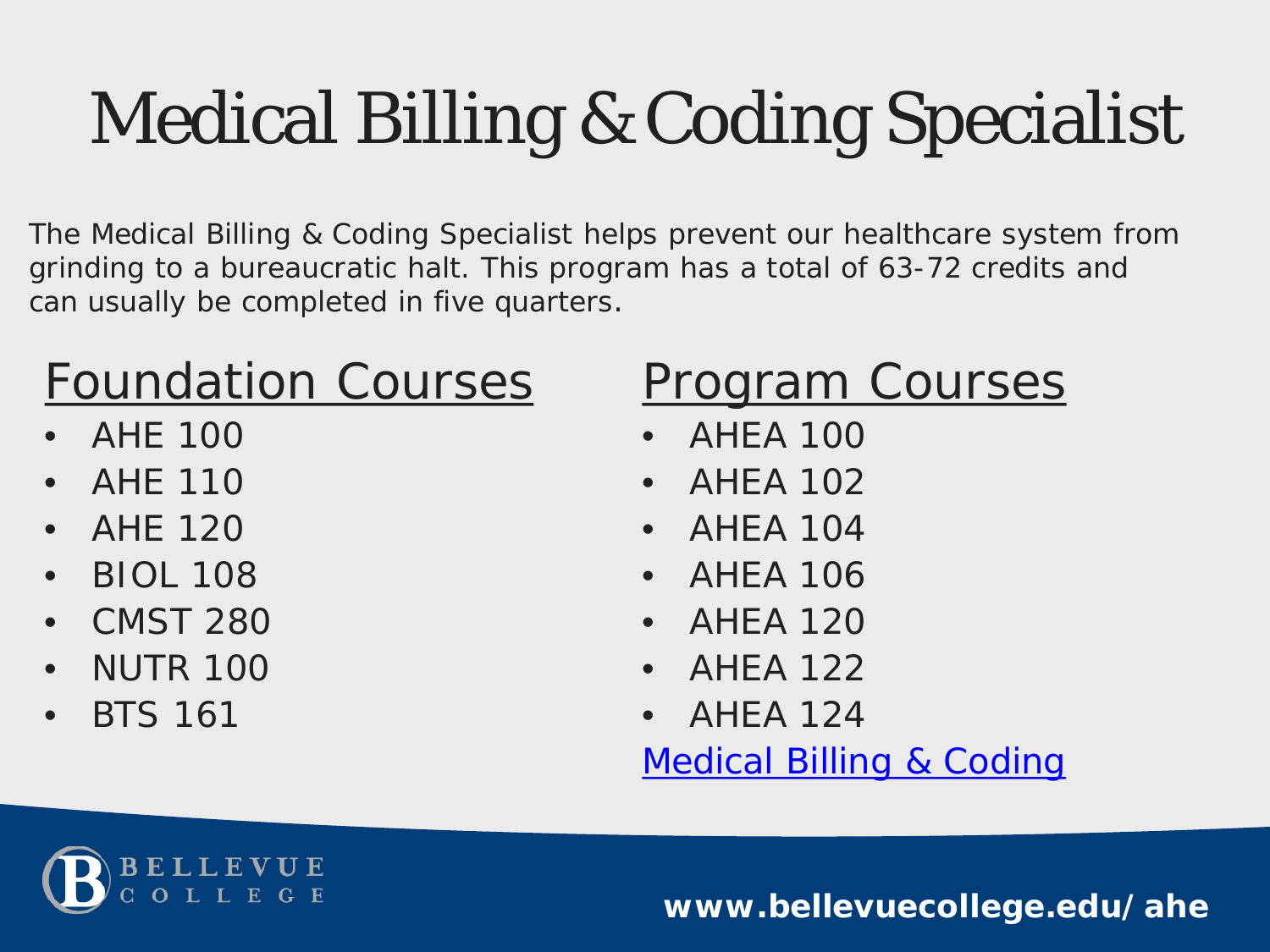# Phlebotomy Technician

The Phlebotomy Technician's primary responsibility is drawing blood and conducting other specimen collections. This program has a total of 45-54 credits and can usually be completed in four quarters.

#### Foundation Courses

- AHE 100
- AHE 110
- AHE 120
- BIOL 108
- CMST 280
- NUTR 100
- BTS 161

### **Program Courses**

- AHEL 110
- AHEL 112
- AHEL 118

[Phlebotomy Technician](https://www.bellevuecollege.edu/ahe/programs/phlebotomy/)

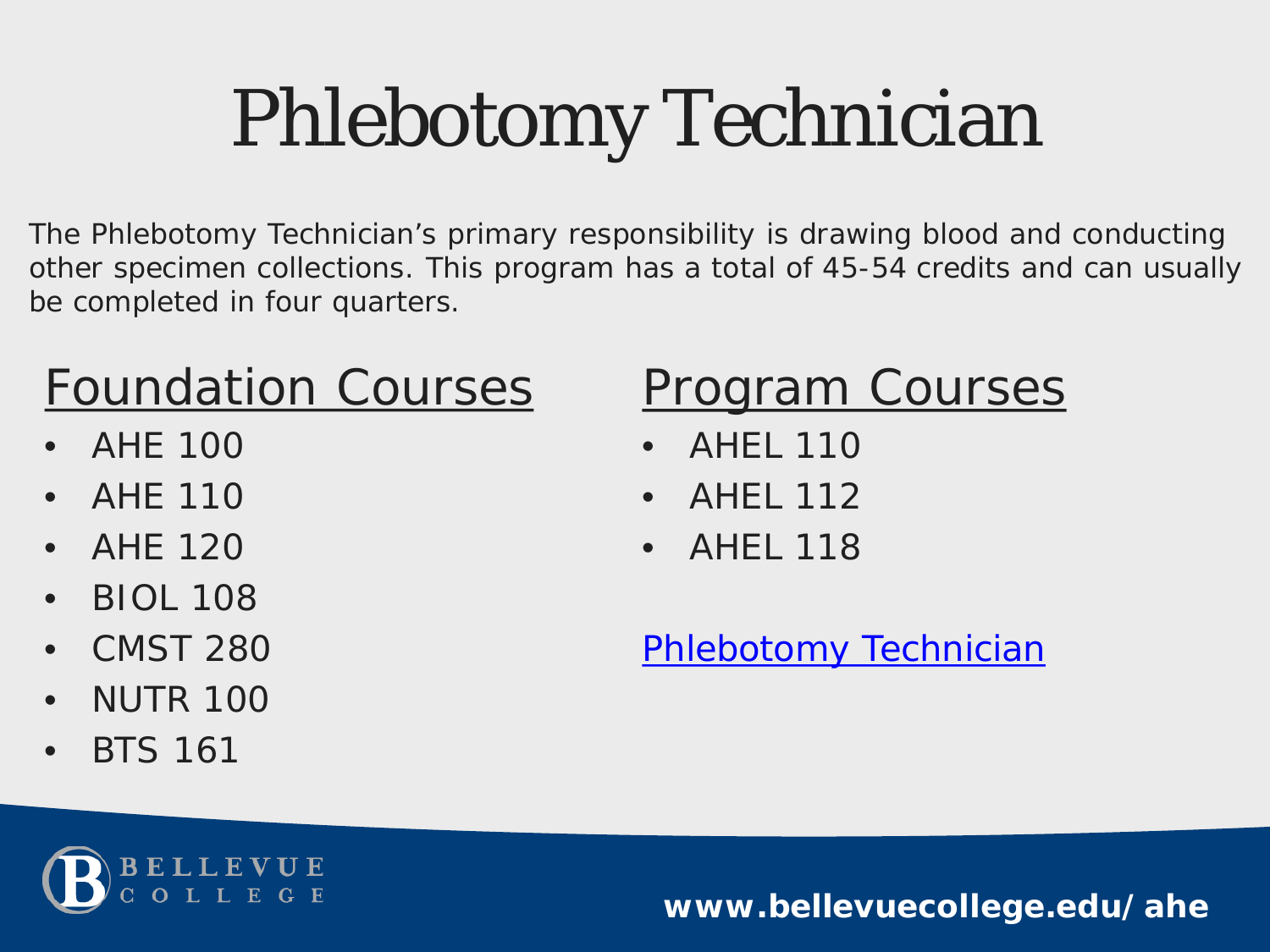# Clinical Laboratory Assistant

The Clinical Laboratory Assistant's perform the basic functions of laboratory work under the supervision of other laboratory professionals. This program has a total of 50-59 credits and can usually be completed in four quarters.

### Foundation Courses

- AHE 100
- AHE 110
- AHE 120
- BIOL 108
- CMST 280
- NUTR 100
- BTS 161

### Program Courses

- AHEL 110
- AHEL 120
- AHEL 122
- AHEL 128

[Clinical Laboratory Assistant](https://www.bellevuecollege.edu/ahe/programs/cla/)

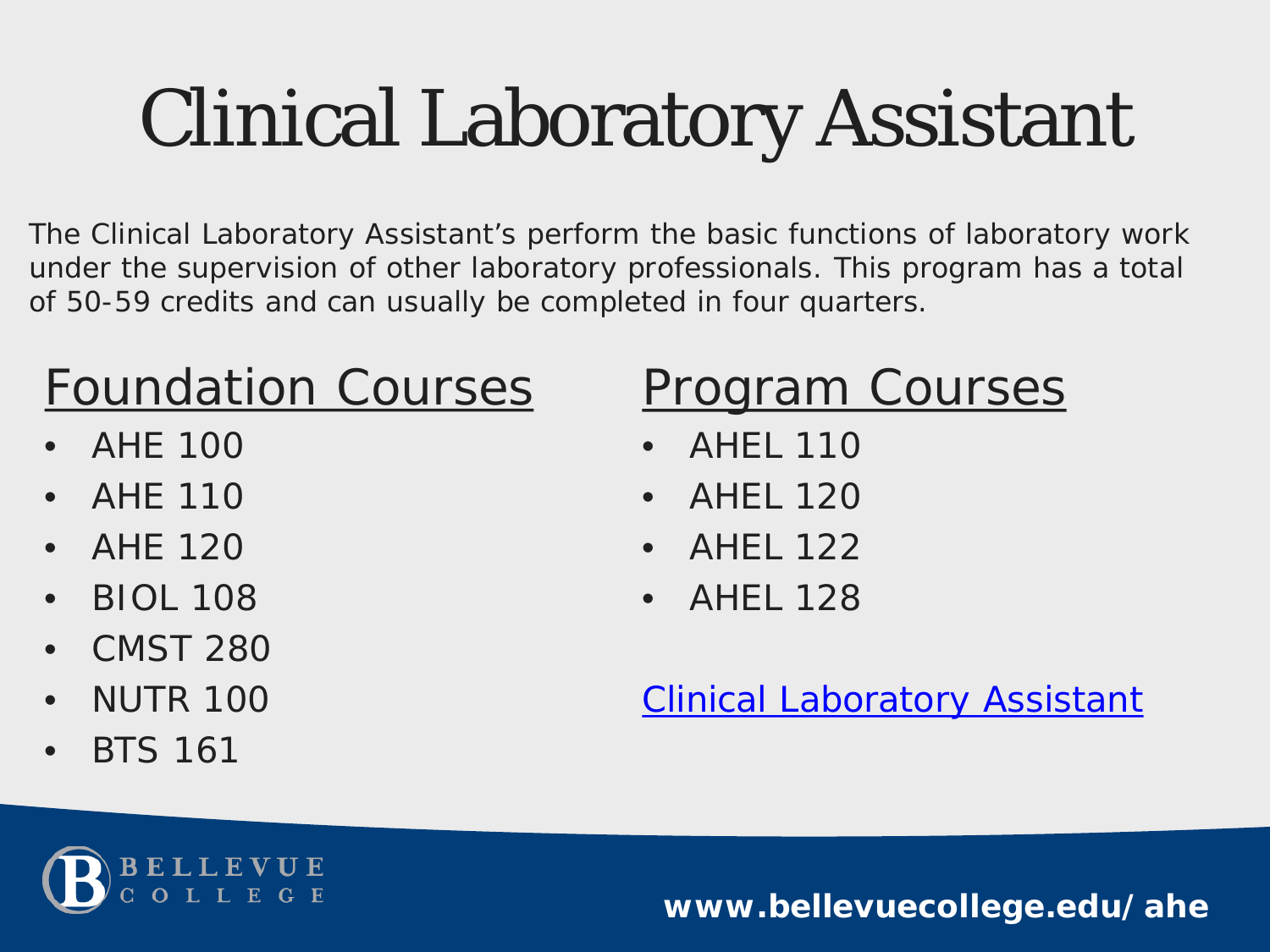# Emergency Department Technician

The Emergency Department Technician assesses and manages a wide range of emergency conditions. This program has a total of 52-61 credits and can usually be completed in four quarters.

#### Foundation Courses

- AHE 100
- AHE 110
- AHE 120
- BIOL 108
- CMST 280
- NUTR 100
- BTS 161

#### Program Courses

- AHEL 110
- AHEP 100
- AHEE 120
- AHEE 122
- AHEE 124
- AHEE 128

#### **[Emergency Department Technician](https://www.bellevuecollege.edu/ahe/programs/edt/)**

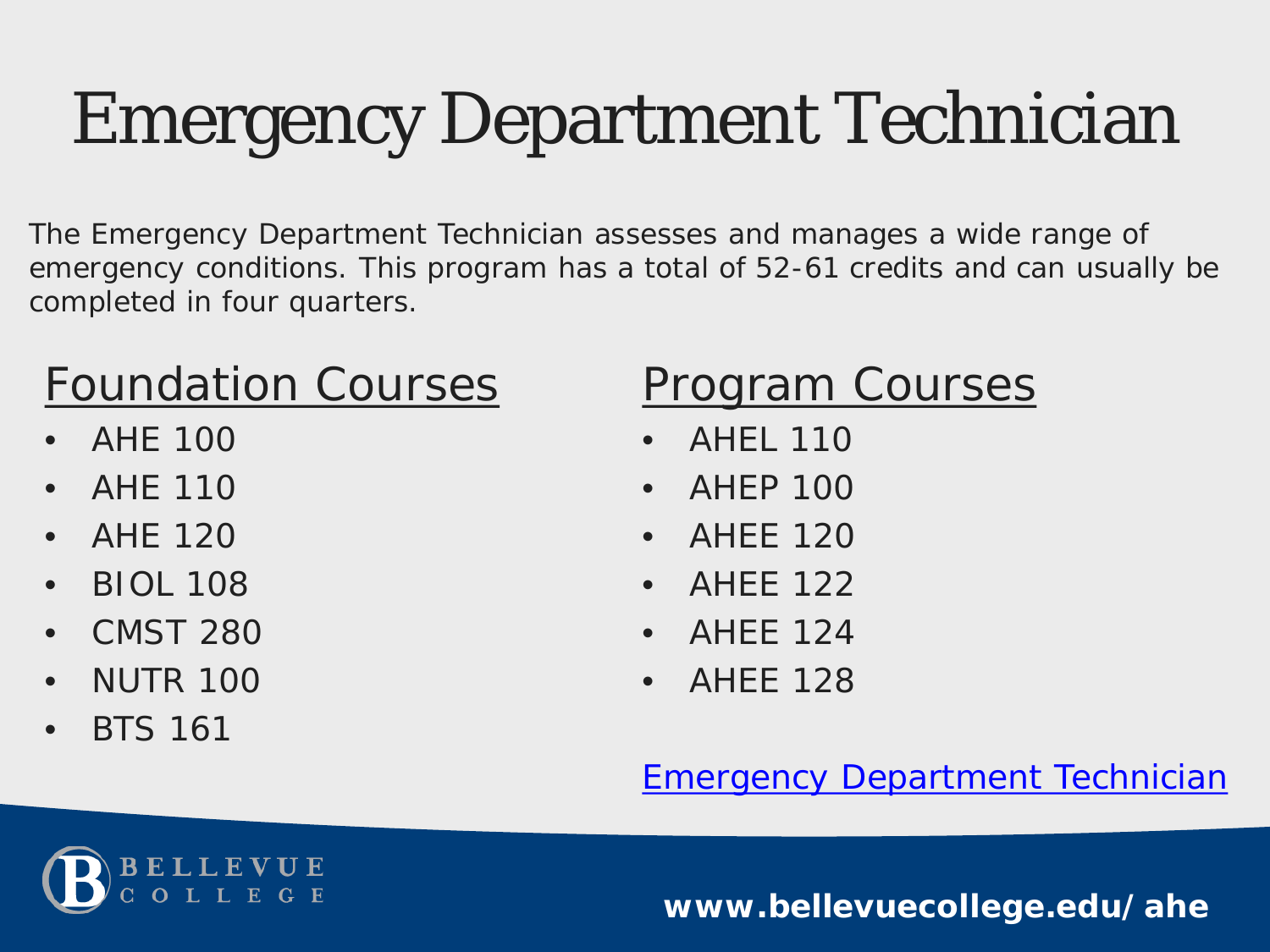## Medical Assistant

The Medical Assistant serve as the primary provider delegate in health professions. Medical Assistants perform both administrative and clinical skills within their scope of practice, serving as an extension of the healthcare provider or practitioner. This program has a total of 83-92 credits and is usually completed in six quarters.

#### Foundation Courses

- AHE 100
- AHE 110
- AHE 120
- BIOL 108
- CMST 280
- NUTR 100
- BTS 161

[Medical Assistant](https://www.bellevuecollege.edu/ahe/programs/mac/)

#### **Program Courses**

- AHEA 100
- AHEA 102
- AHEA 104
- AHEA 106
- **AHFL 110**
- **AHFL 120**
- BIOL 125
- **AHEP 100**
- AHEP 101
- AHEM 120
- AHEM 122
- AHEM 124
- AHEM 128

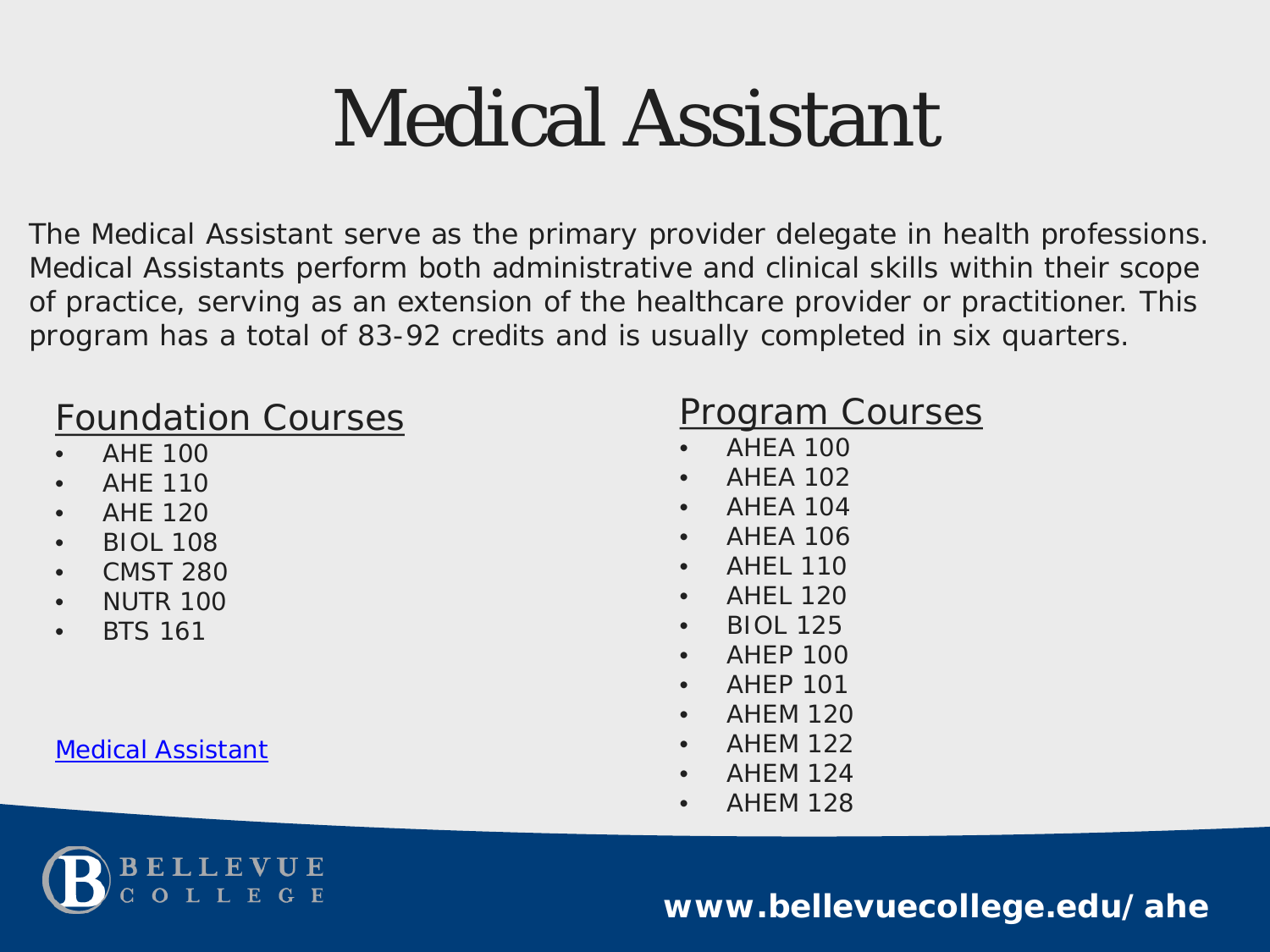## Associates of Applied Science-Transfer, Allied Health

The Associates of Applied Science- Transfer Degree with Allied Health focus combines any of the Allied Health certificate programs with college based general education requirements and electives in order to achieve an associates degree from Bellevue College.

#### **Major Requirement**

- Medical Administrative Assistant
- Health Unit Coordinator
- Medical Billing & Coding Specialist
- Phlebotomy
- Clinical Laboratory Assistant
- **Emergency Department Technician**
- Medical Assistant
- Alcohol & Drug Counseling

#### **Gen Education Requirement**

- Communications- 5 credits
- Quantitative Reasoning- 5 credits
- Humanities- 5 credits
- Social Science- 5 credits
- Natural Science (with lab)- 5 credits
- Cultural Diversity- 5 credits

AAS-T requires a total of 90 credits. [Associates of Applied Science-Transfer](http://www.bellevuecollege.edu/programs/degrees/proftech/ahe/#aas-t_allied_health)  degree (AAS-T)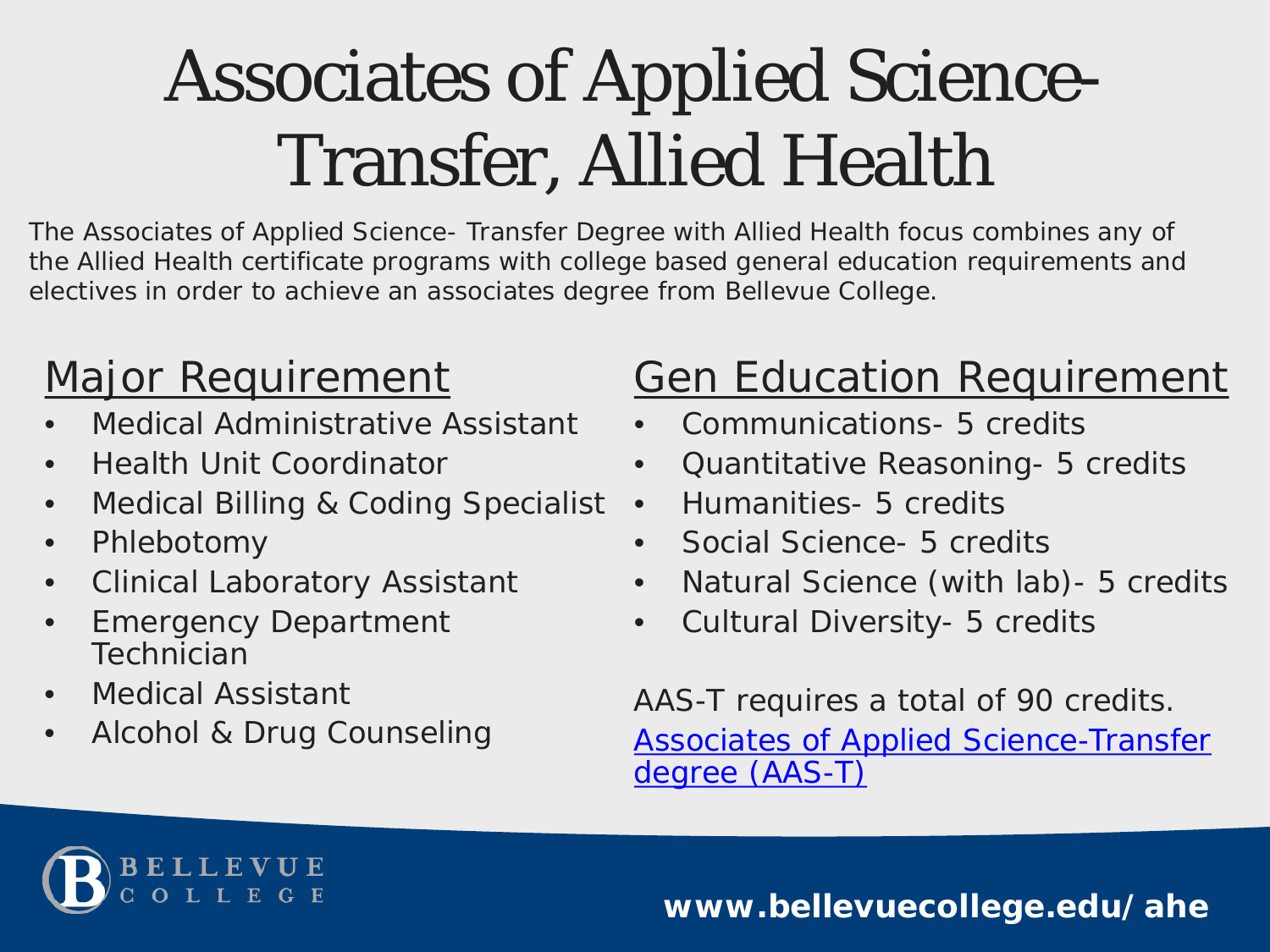## Immunizations

Each student is responsible to ensure that adequate documentation of the following requirements are provided. Documentation is required to ensure the health and safety of students and clients in healthcare agencies that provide clinical learning experiences.

- Immunization requirements:
	- Measles, Mumps, and Rubella
	- Varicella
	- Hepatitis B
	- TB Skin Test
	- Tetanus, Diphtheria & Pertussis (TDAP)
	- CPR Certification
	- Blood Born Pathogens/HIV/Aids Training
	- Health Insurance
	- Influenza
	- Certified Background Check
	- Drug Screening

[Immunization Checklist](https://www.bellevuecollege.edu/ahe/current-students/externship/checklist/)

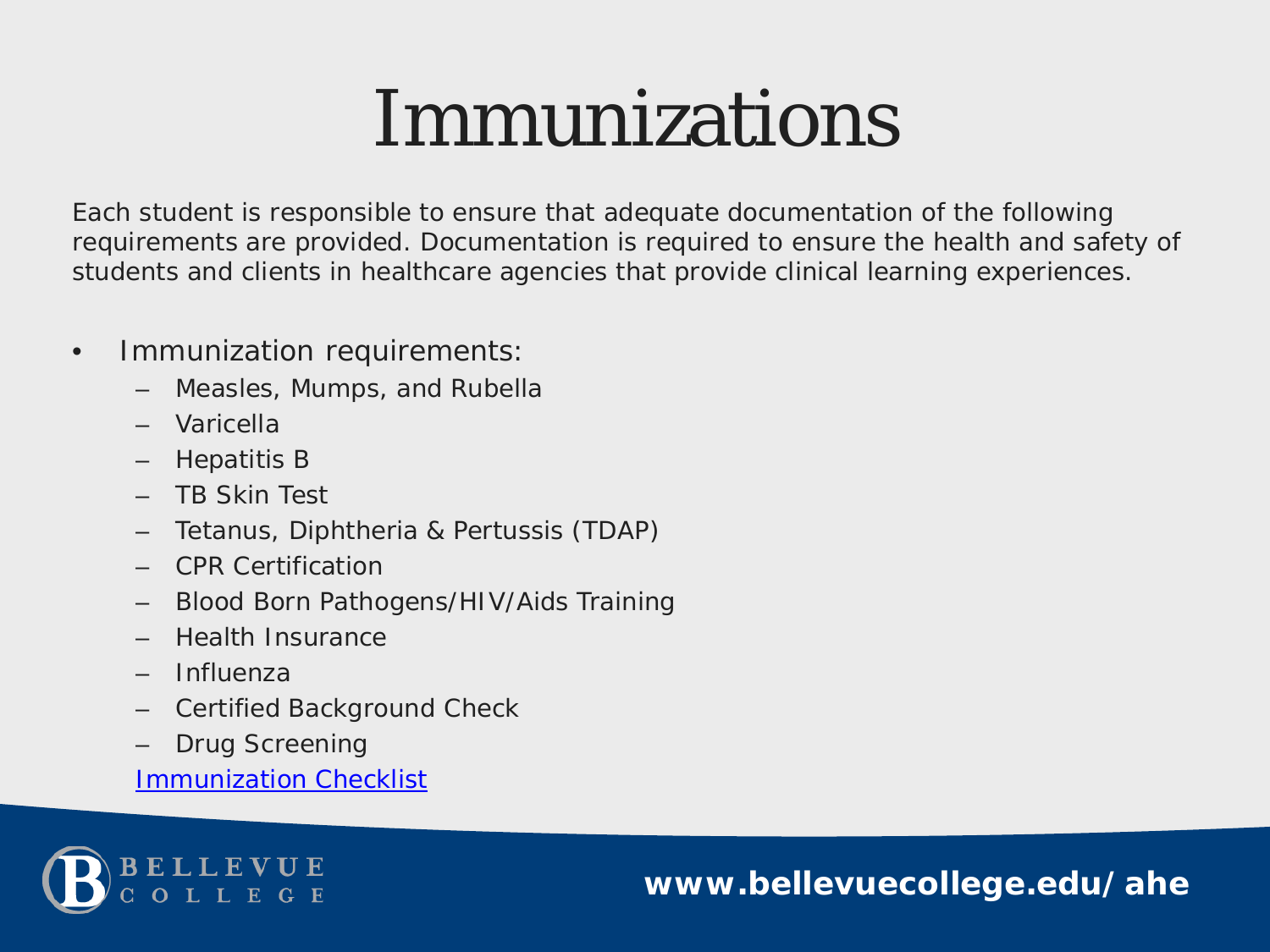## **Certification**

A common problem for those entering the healthcare professions is to define the difference between licensure and certification.

- There are two types of certification for the Allied Health programs at Bellevue College. Upon successful completion of a program of study at Bellevue College, the College issues a certificate that acknowledges you have satisfied the requirements for an activity or profession. This certificate may **NOT** allow you to directly participate in that activity or occupation.
- The State of Washington, Department of Health, is responsible for issuing professional certifications for Allied Health occupations. After completing a program at Bellevue College, you must apply to the Department of Health for professional certification in your occupation. Part of that application process is to demonstrate that you have received appropriate training and have demonstrated competency. This is accomplished by submitting the certification from Bellevue College. Once you are certified by the Department of Health, you are then allowed to participate in that activity or occupation.